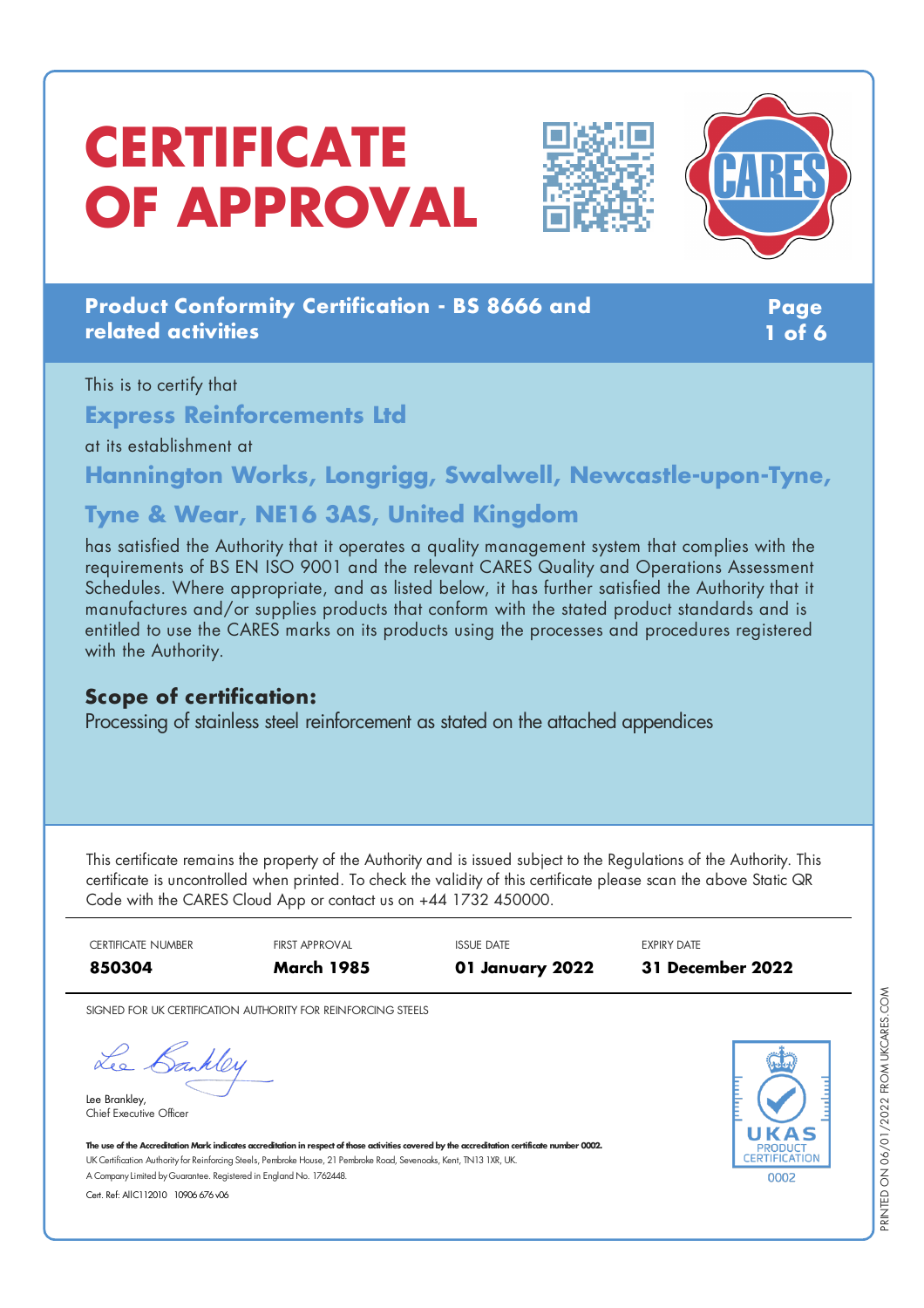#### **EXPRESS REINFORCEMENTS LTD**

**HANNINGTON WORKS LONGRIGG, SWALWELL, NEWCASTLE-UPON-TYNE TYNE & WEAR, NE16 3AS UNITED KINGDOM**



**Product Conformity Certification - BS 8666 and related activities**

**Page 2 of 6**

## **SRC-Appendix 02 Processing and supply of bar, coil and fabric**

## **Scope of certification:**

Processing of steel reinforcement to BS 8666. Stocking and distribution of BS 4449, BS 4482 and BS 4483.

This certificate remains the property of the Authority and is issued subject to the Regulations of the Authority. This certificate is uncontrolled when printed. To check the validity of this certificate please scan the above Static QR Code with the CARES Cloud App or contact us on +44 1732 450000.



SIGNED FOR UK CERTIFICATION AUTHORITY FOR REINFORCING STEELS

Lee Bankley

Lee Brankley, Chief Executive Officer 0002

The use of the Accreditation Mark indicates accreditation in respect of those activities covered by the accreditation certificate number 0002. UK Certification Authority for Reinforcing Steels, Pembroke House, 21 Pembroke Road, Sevenoaks, Kent, TN13 1XR, UK. A CompanyLimited byGuarantee. Registered in England No. 1762448.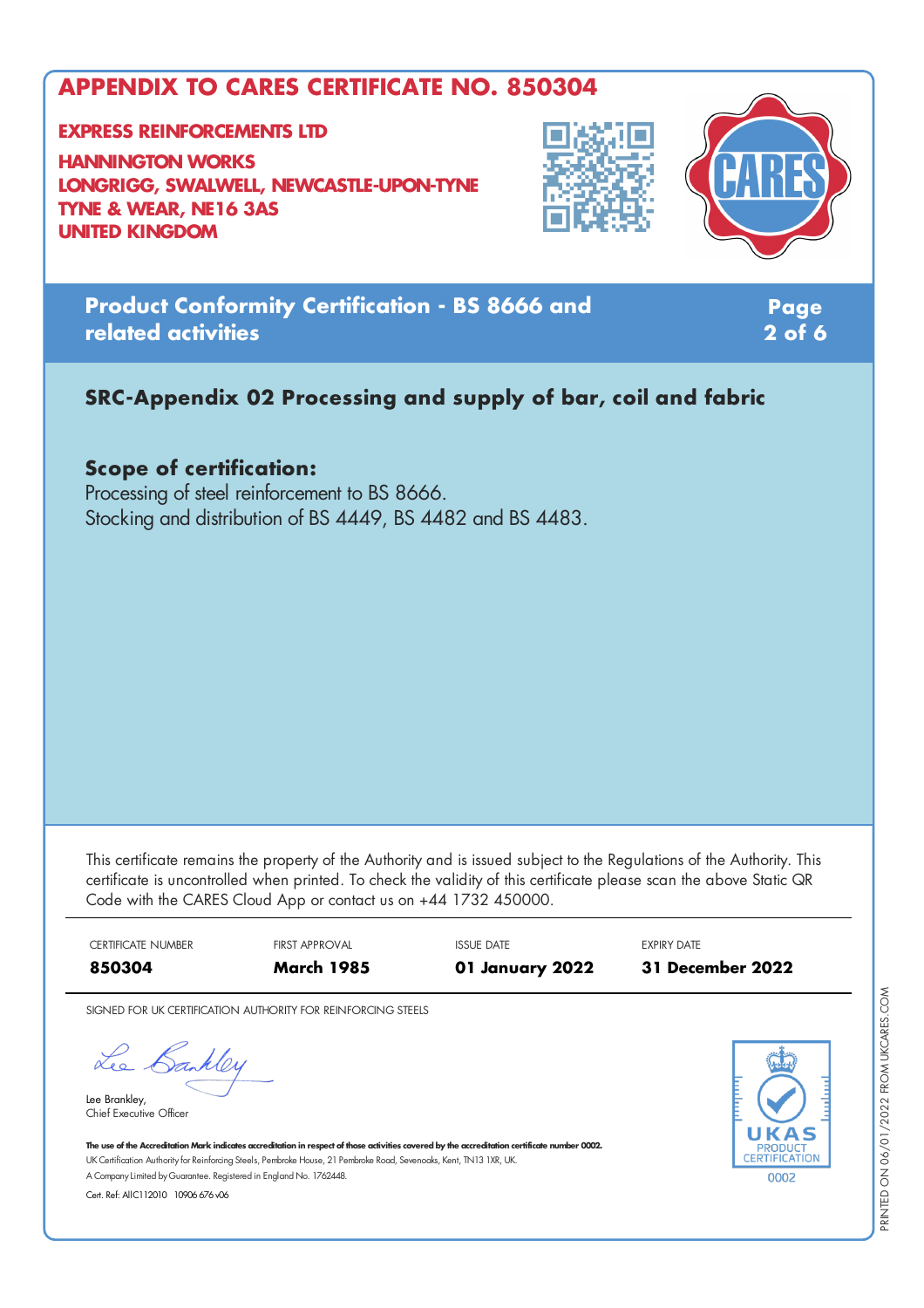#### **EXPRESS REINFORCEMENTS LTD**

**HANNINGTON WORKS LONGRIGG, SWALWELL, NEWCASTLE-UPON-TYNE TYNE & WEAR, NE16 3AS UNITED KINGDOM**





## **Product Conformity Certification - BS 8666 and related activities**

**Page 3 of 6**

## **SRC-Appendix 08 Mechanical coupling**

## **Scope of certification:**

Application of Erico Lenton Taper Threaded standard (A12N) and positional (P13LN and P14LN) mechanical couplers to CARES Appendix TA1-B using BS 4449 Grade B500C in the size range 12 to 50mm for use in accordance with Technical Approval report TA1-B 5029.

Application of Erico Lenton Taper Threaded standard (A12) and positional (P13 and P14) mechanical couplers to CARES Appendix TA1-B using BS 4449 Grade B500C in the size range 12 to 50mm (A12) and 12 to 40mm (P13 and P14) for use in accordance with Technical Approval report TA1-B 5027.

Application of Dextra Griptec swaged couplers to CARES Appendices TA1-A using BS4449 Grade B500C in the size range 16 to 40mm for use in accordance with Technical Approval report(s) TA1-A 5051.

This certificate remains the property of the Authority and is issued subject to the Regulations of the Authority. This certificate is uncontrolled when printed. To check the validity of this certificate please scan the above Static QR Code with the CARES Cloud App or contact us on +44 1732 450000.

| <b>CERTIFICATE NUMBER</b> | <b>FIRST APPROVAL</b> | <b>ISSUE DATE</b> | <b>EXPIRY DATE</b> |
|---------------------------|-----------------------|-------------------|--------------------|
| 850304                    | <b>March 1985</b>     | 01 January 2022   | 31 December 2022   |

SIGNED FOR UK CERTIFICATION AUTHORITY FOR REINFORCING STEELS

Lee Bankley

Lee Brankley, Chief Executive Officer



The use of the Accreditation Mark indicates accreditation in respect of those activities covered by the accreditation certificate number 0002. UK Certification Authority for Reinforcing Steels, Pembroke House, 21 Pembroke Road, Sevenoaks, Kent, TN13 1XR, UK. A CompanyLimited byGuarantee. Registered in England No. 1762448.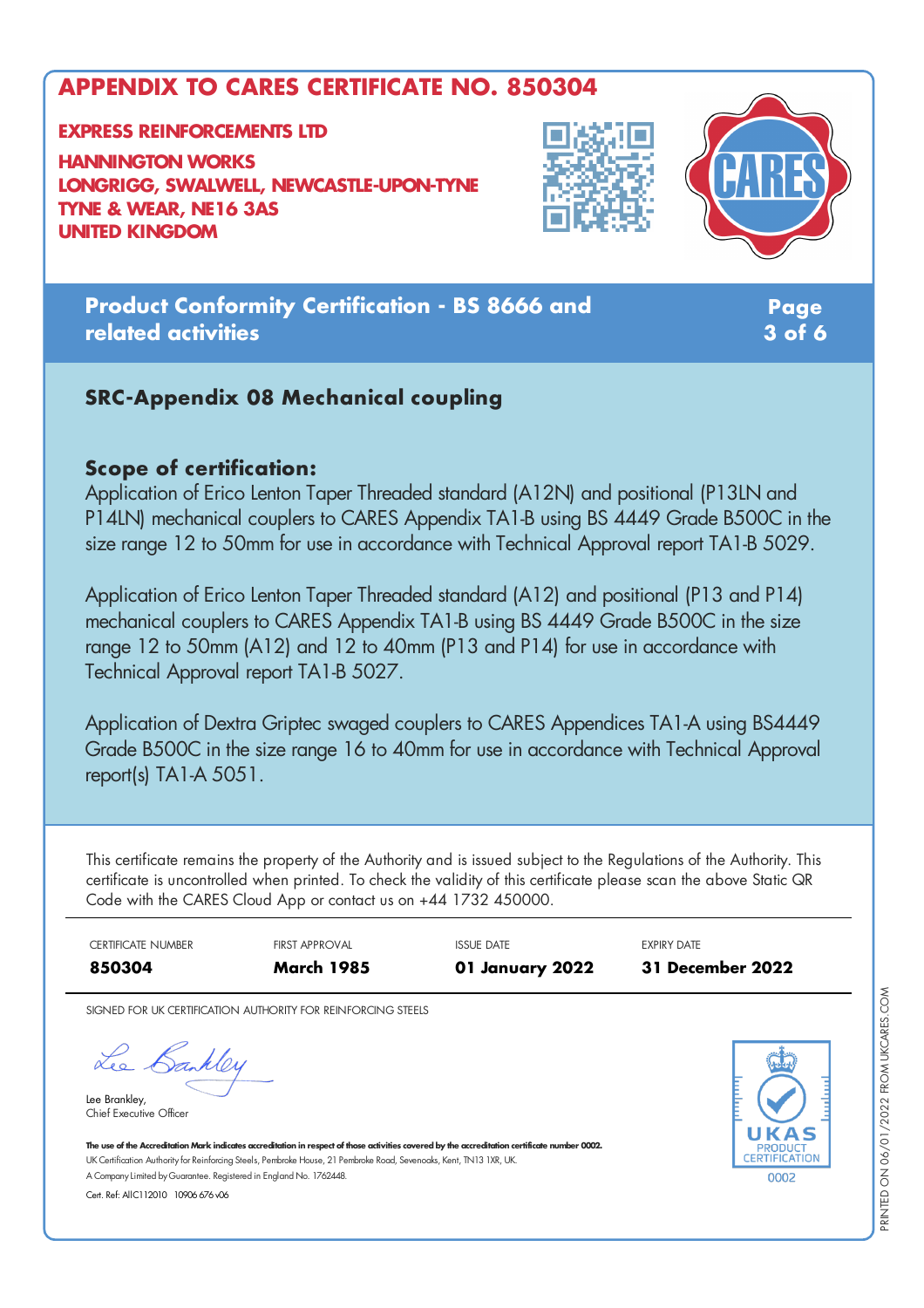#### **EXPRESS REINFORCEMENTS LTD**

**HANNINGTON WORKS LONGRIGG, SWALWELL, NEWCASTLE-UPON-TYNE TYNE & WEAR, NE16 3AS UNITED KINGDOM**





## **Product Conformity Certification - BS 8666 and related activities**

**Page 4 of 6**

## **SRC-Appendix 08 Mechanical coupling**

## **Scope of certification:**

Application of Dextra Griptec swaged couplers to CARES Appendices TA1-B using BS 4449 Grade B500C in the size range 12 to 50mm for use in accordance with Technical Approval report(s) TA1-B 5005.

Application of Dextra Griptec swaged couplers to CARES Appendices TA1-C using BS 4449 Grade B500C in the size range 12 to 50mm for use in accordance with Technical Approval report TA1-C 5014 (Sellafield Type A Mechanical splice).

Application of Dextra Rolltec couplers to CARES Appendix TA1-B using BS 4449 Grade B500C in the size range of 12 to 32mm for use in accordance with Technical Approval report TA1-B 5042.

This certificate remains the property of the Authority and is issued subject to the Regulations of the Authority. This certificate is uncontrolled when printed. To check the validity of this certificate please scan the above Static QR Code with the CARES Cloud App or contact us on +44 1732 450000.

| CERTIFICATE NUMBER | <b>FIRST APPROVAL</b> | ISSUE DATE      | EXPIRY DATE             |
|--------------------|-----------------------|-----------------|-------------------------|
| 850304             | <b>March 1985</b>     | 01 January 2022 | <b>31 December 2022</b> |

SIGNED FOR UK CERTIFICATION AUTHORITY FOR REINFORCING STEELS

Lee Bankley

Lee Brankley, Chief Executive Officer



The use of the Accreditation Mark indicates accreditation in respect of those activities covered by the accreditation certificate number 0002. UK Certification Authority for Reinforcing Steels, Pembroke House, 21 Pembroke Road, Sevenoaks, Kent, TN13 1XR, UK. A CompanyLimited byGuarantee. Registered in England No. 1762448.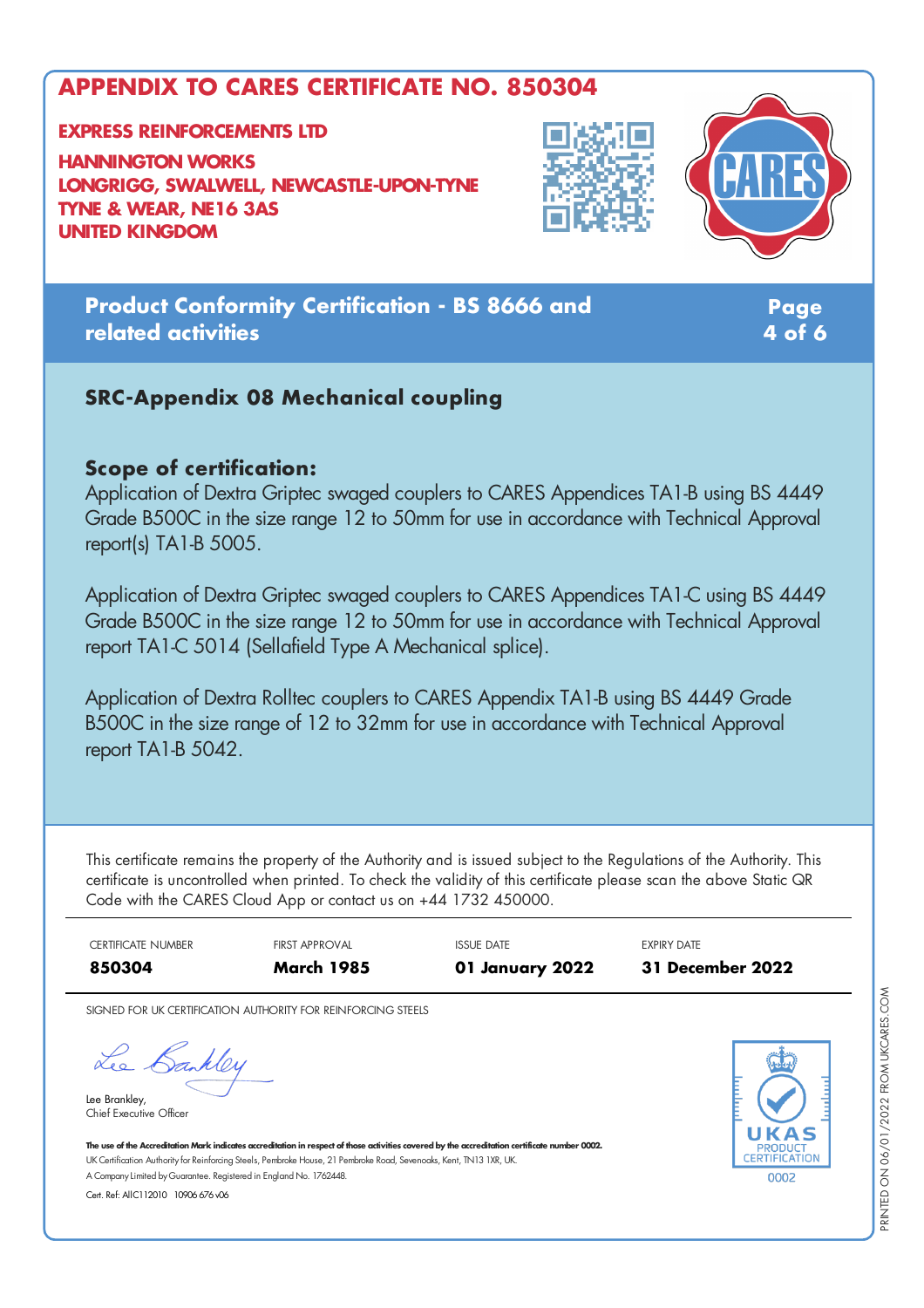#### **EXPRESS REINFORCEMENTS LTD**

**HANNINGTON WORKS LONGRIGG, SWALWELL, NEWCASTLE-UPON-TYNE TYNE & WEAR, NE16 3AS UNITED KINGDOM**





**Product Conformity Certification - BS 8666 and related activities**

**Page 5 of 6**

## **SRC-Appendix 11 Tack Welding (ISO 17660)**

## **Scope of certification:**

Manufacture of pre-assembled MAG welding of reinforcing steel in the diameter range 10 to 50mm to the relevant requirements of BS EN 17660 and BS 8548 and CARES Quality and Operations Assessment Schedule 11 using tack joints produced under factory conditions.

This certificate remains the property of the Authority and is issued subject to the Regulations of the Authority. This certificate is uncontrolled when printed. To check the validity of this certificate please scan the above Static QR Code with the CARES Cloud App or contact us on +44 1732 450000.